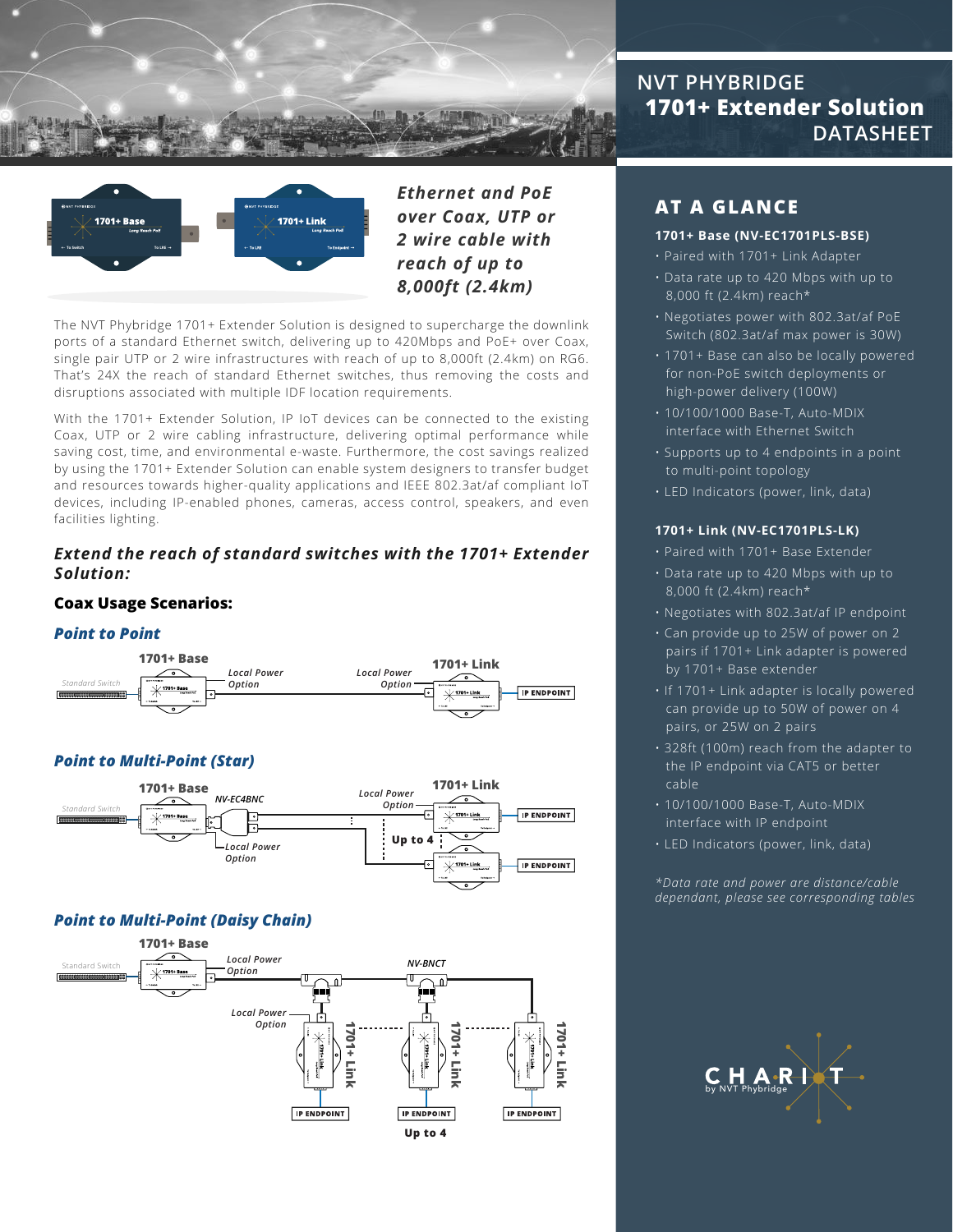*Note: Data rate is in Mbps.*

#### **UTP Usage Scenarios:**

#### *Point to Point*

*Note: NV-BNCA is polarity sensitive*



# *Performance Chart and Table for Data and Distance*



| <b>Distance</b>                                                                                          |                |                   |                   |                   |                      |                     |                     |                      |                    |
|----------------------------------------------------------------------------------------------------------|----------------|-------------------|-------------------|-------------------|----------------------|---------------------|---------------------|----------------------|--------------------|
| Cable<br><b>Type</b>                                                                                     | 3ft<br>(0.91m) | 1.000ft<br>(305m) | 2,000ft<br>(610m) | 3,000ft<br>(915m) | 4,000ft<br>(1, 219m) | 5,000ft<br>(1,524m) | 6,000ft<br>(1,830m) | 7,000ft<br>(2, 134m) | 8,000ft<br>(2438m) |
| <b>RG11*</b>                                                                                             | 423            | 356               | 352               | 316               | 292                  | 260                 | 232                 | 216                  |                    |
| <b>RG6*</b>                                                                                              | 423            | 396               | 342               | 244               | 156                  | 115                 | 98                  | 82                   | 64                 |
| <b>RG59*</b>                                                                                             | 410            | 351               | 193               | 110               | 105                  | 79                  | 73                  | 55                   |                    |
| Cat 6a                                                                                                   | 356            | 279               | 123               | 51                | 16                   |                     |                     |                      |                    |
| Cat 5e                                                                                                   | 355            | 268               | 122               | 64                | 22                   |                     |                     |                      |                    |
| Cat 3                                                                                                    | 351            | 272               | 116               | 37                | 5                    |                     |                     |                      |                    |
| 18/2                                                                                                     | 352            | 219               | 55                |                   |                      |                     |                     |                      |                    |
| *Tested up to 7,000ft/2,134m (RG11, RG59) and 8,000ft/2,438m (RG6); may be capable of greater distances. |                |                   |                   |                   |                      |                     |                     |                      |                    |

## *Performance Chart and Table for Power and Distance*



|                                                                 |                |                |                 |                 |                   |                   |                   | Note: Power is in Watts. |
|-----------------------------------------------------------------|----------------|----------------|-----------------|-----------------|-------------------|-------------------|-------------------|--------------------------|
| <b>Distance</b>                                                 |                |                |                 |                 |                   |                   |                   |                          |
| <b>Cable Type and</b><br><b>Resistance in</b><br>Ohms / 100 Ft. | 3ft<br>(0.91m) | 300ft<br>(92m) | 600ft<br>(183m) | 900ft<br>(274m) | 1.200ft<br>(365m) | 1.500ft<br>(457m) | 2.000ft<br>(610m) | 3.000ft<br>(915m)        |
| RG11 - 1.2                                                      | 98             | 86             | 74              | 59              | 44                | 35                | 26                | 17                       |
| $RG6 - 3.4$                                                     | 98             | 63             | 31              | 20              | 15                | 11                | 8                 | 5                        |
| RG59 5.2                                                        | 98             | 41             | 20              | 12              | 9                 | 7                 | 5                 | 3                        |
| Cat6a - 4.8                                                     | 98             | 44             | 21              | 13              | 10                | 8                 | 5                 | 3                        |
| Cat5e - 5.7                                                     | 98             | 36             | 17              | 10              | 8                 | 6                 | 4                 | $\overline{2}$           |
| $Cat3 - 5.8$                                                    | 98             | 36             | 17              | 10              | 8                 | 6                 | 4                 | $\overline{2}$           |
| $18/2 - 1.28$                                                   | 98             | 86             | 73              | 58              | 43                | 34                | 25                | 16                       |

# **(DNVT PHYBRIDGE**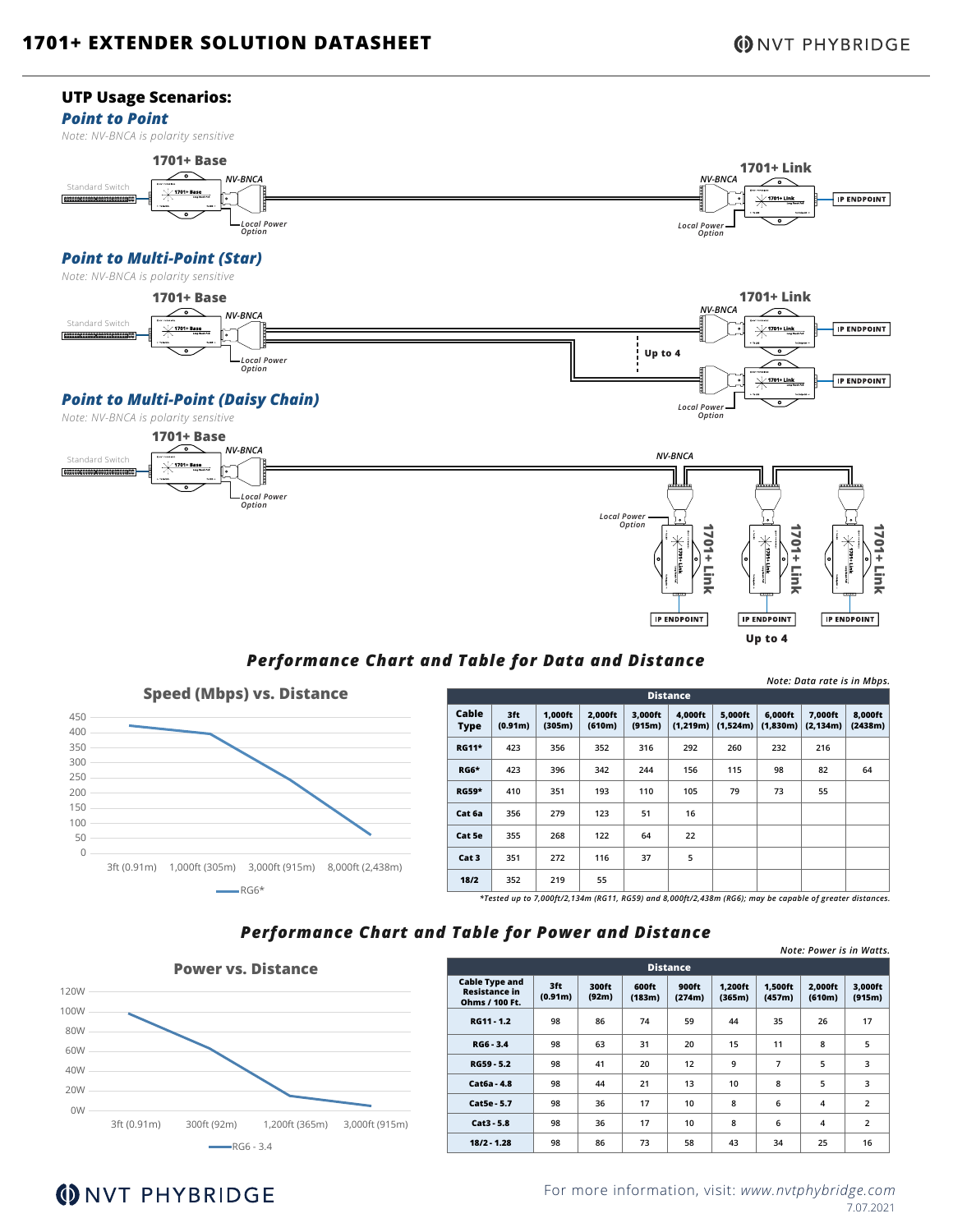#### *1701+ Kits*

Г

| <b>Single 60 Watt Transmission System (Coax or UTP)</b><br>NV-EC1701PLS-XKIT (EoC/UTP)<br>1 x 1701+ Base Extender (NV-EC1701PLS-BSE)<br>1 x 1701+ Link Adapter (NV-EC1701PLS-LK)<br>1 x NV-PS55-60W Power Supply with IEC line cord<br>2 x BNC Screw Terminal Adapter (NV-BNCA)<br>1 x 2' Coax Cable                                           | 1701+ Link                                                                                                 |
|------------------------------------------------------------------------------------------------------------------------------------------------------------------------------------------------------------------------------------------------------------------------------------------------------------------------------------------------|------------------------------------------------------------------------------------------------------------|
| <b>Dual 110 Watt Transmission System (Coax or UTP)</b><br>NV-EC1701PLS-K2H (EoC/UTP)<br>1 x 1701+ Base Extender (NV-EC1701PLS-BSE)<br>2 x 1701+ Link Adapter (NV-EC1701PLS-LK)<br>1 x NV-PS55-110W Power Supply with IEC line cord<br>3 x BNC Screw Terminal Adapter (NV-BNCA)<br>1 x BNC "T" Adapter (NV-BNCT)<br>1 x 2' Coax Cable           | B. P. R. R. P. R. R. P. R. R.<br>$\bullet$ $\bullet$ $\bullet$ $\circ$                                     |
| <b>Triple 110 Watt Transmission System (Coax or UTP)</b><br>NV-EC1701PLS-K3H (EoC/UTP)<br>1 x 1701+ Base Extender (NV-EC1701PLS-BSE)<br>3 x 1701+ Link Adapter (NV-EC1701PLS-LK)<br>1 x NV-PS55-110W Power Supply with IEC line cord<br>4 x BNC Screw Terminal Adapter (NV-BNCA)<br>1 x BNC Coax Splitter 1:4 (NV-EC4BNC)<br>1 x 2' Coax Cable | $n = 2 - 2$<br>PPPPRO                                                                                      |
| <b>Quad 110 Watt Transmission System (Coax or UTP)</b><br>NV-EC1701PLS-K4H (EoC/UTP)<br>1 x 1701+ Base Extender (NV-EC1701PLS-BSE)<br>4 x 1701+ Link Adapter (NV-EC1701PLS-LK)<br>1 x NV-PS55-110W Power Supply with IEC line cord<br>5 x BNC Screw Terminal Adapter (NV-BNCA)<br>1 x BNC Coax Splitter 1:4 (NV-EC4BNC)<br>1 x 2' Coax Cable   | BERTHE REAL REAL<br>$\mathcal{P} \curvearrowleft \mathcal{P} \curvearrowright \curvearrowleft \mathcal{P}$ |

т